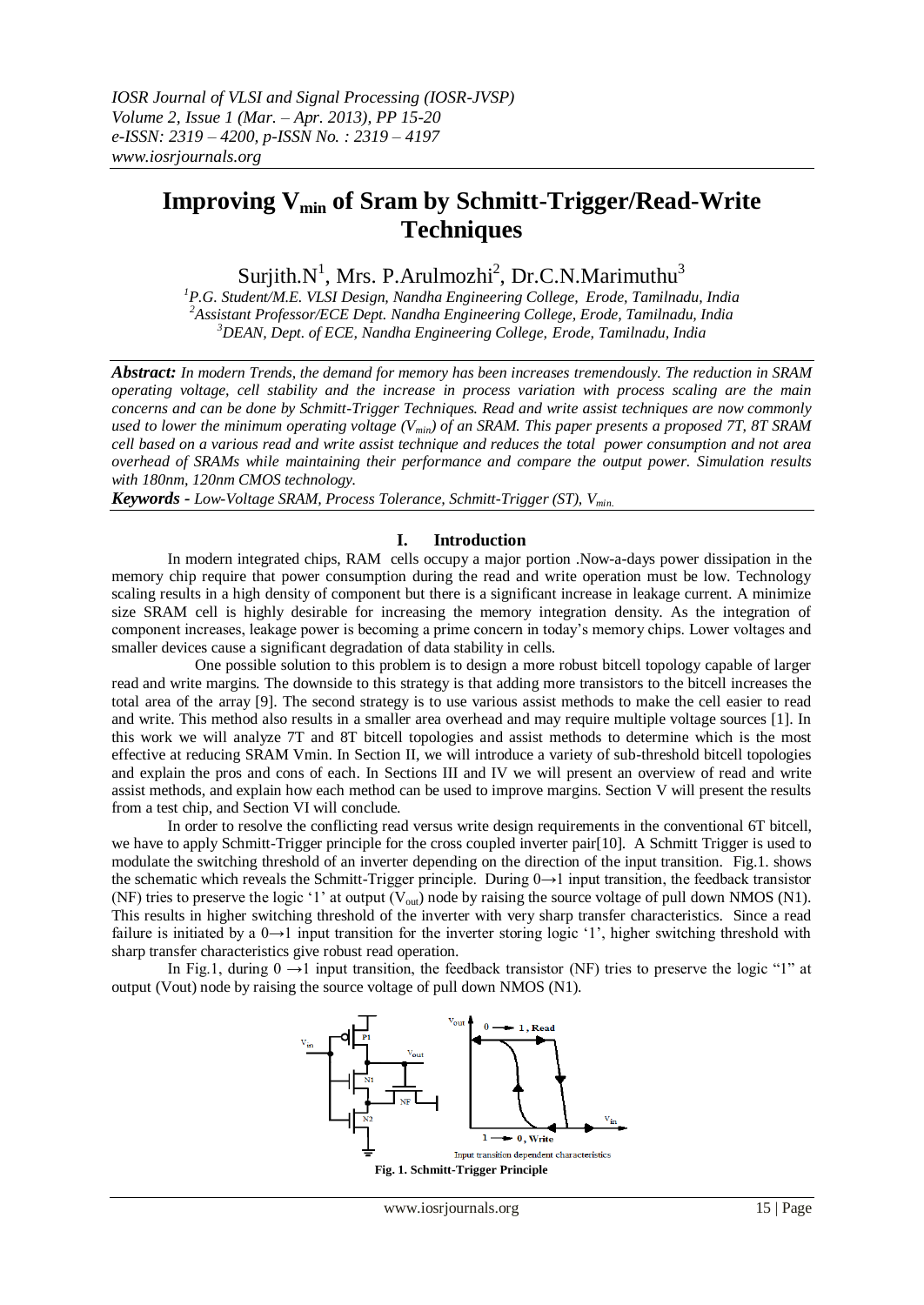For the 1→0 input transition the feedback mechanism is not present. This results in smooth transfer characteristics essential for easy write operation. This input dependent sharp/smooth transfer characteristics improves both read-stability as well as the write-ability by employing Schmitt-Trigger principle in the SRAM bitcell.

Static random access memory (SRAM) is a critical part of most VLSI system-on-chip (SoC) applications. The SRAM bit cell design has to cope with stringent requirement on the cell area leading to minimum (or close to minimum) sized transistors [10]. Due to this scaling trend, device variations and\ leakages are increasing sharply with each shrinking technology node. Further, the supply voltage is scaled down to reduce dynamic and leakage power consumption. The operation of the SRAM at lower supply voltage becomes even more challenging. The predominant yield loss from increased device variability occurs at minimum operating voltage, a term defined as  $V_{min}$ . The failures at  $V_{min}$  can be due to write failure, read disturb failure, access failure or retention failure.





Usually the SRAM V<sub>min</sub> is limited by write failure or read disturb failure. It is, however, difficult to predict a priori as to which of the two failure mode dominates because it is dependent upon many factors including the bit cell architecture, technology node etc. The read disturb problem can be mitigated by adding a dedicated read port where the bit cell nodes are isolated from the bit-lines. These 8T bit cells are larger in area but they eliminate the read disturb issue. Solving the issue of write failure, however, is more challenging. Write failure is defined as the failure to intentionally flip the value of the bit cell during the write operation.



Various write-assist (WA) schemes have been proposed in literature to help the bit cell to flip during the write cycle. For the SRAMs in which the  $V_{\text{min}}$  is dictated by write failures, the WA techniques push the  $V_{\text{min}}$ lower and make it limited by other failure modes, say read disturb failures. In this work we analyze the efficacy of the leading WA techniques in low power SRAMs in aggressive nanometer technology nodes. Further, we analyze the impact of supply voltage scaling on the efficacy of the WA techniques. We also investigate the impact of these WA techniques on the dynamic read noise margins of the half-selected cells (half-selected cells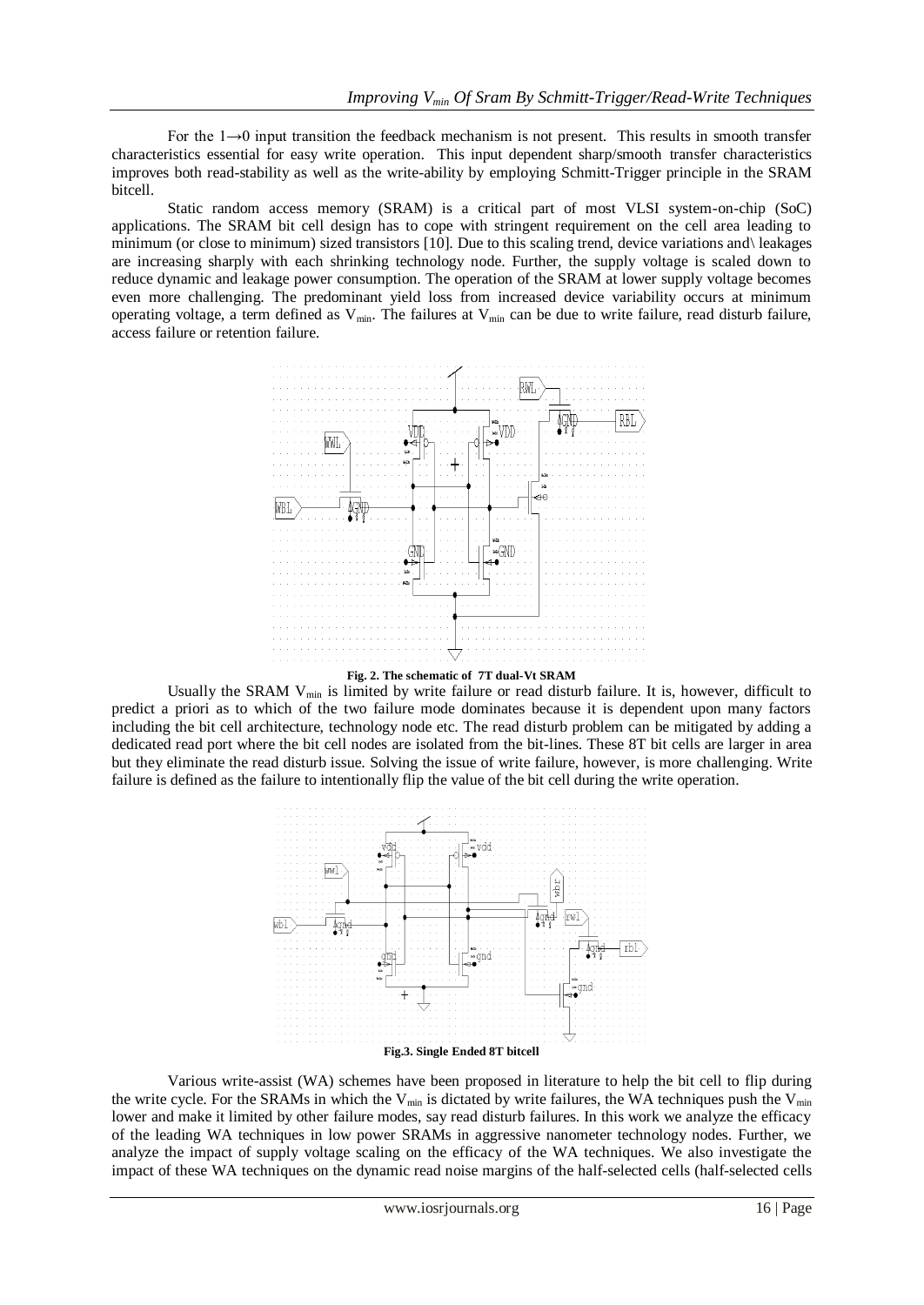exist due to column multiplexing and for these cells the word-line is asserted but the bit-lines are not pulled low). Understanding the impact of technology and voltage scaling on the efficacy of write-assist schemes is crucial in designing low power SRAMs.

#### **II. 7T and 8T CELL DESIGN**

The 7T dual-Vt SRAM cell is presented in this section. The circuit schematic of the SRAM cell with transistors sized for an 180nm CMOS technology is shown in Fig. 2. The cross-coupled inverters formed by the transistors N1, P1, N2, and P2 store a single bit of information. The write bitline WBL and the pass transistor N3 are used for transferring new data into the cell. Alternatively, the read bitline RBL and the transistor stack formed by N4 and N5 are used for reading data from the cell. Two separate control signals RWL and WWL are used for controlling the read and the write operations, respectively, with the circuit as shown in Fig. 2. Prior to a read operation, the RBL is pre-charged to  $\bar{V}_{DD}$ . To start the read operation, the read signal R transitions to  $V_{DD}$ while the write signal W is maintained at  $V_{GND}$ . If a "1" is stored at Node1, RBL is discharged through the transistor stack formed by N4 and N5. Alternatively, if a "0" is stored at Node1 RBL is maintained at  $V_{DD}$ . The storage nodes (Node1 and Node2) are completely isolated from the bitlines during a read operation. The data stability is thereby significantly enhanced as compared to the standard 6T SRAM cells. The RBL is conditionally discharged through the N4-N5 stack during a read operation. The transistors of the cross-coupled inverters are not on the read-delay-path. The transistor sizing of the dual- $V_t$  cross-coupled inverters therefore does not affect the read speed of the SRAM cell.

In the 8T SRAM, the write and read bits are separated. While bit and bit-bar lines are used for writing data in the traditional 6T SRAM, only the WBL in Figure 2 is used in the proposed SRAM cell to write for both ―0‖ and ―1‖ data. The writing operation starts by disconnecting the feedback loop of the two inverters. By setting RWL signal to "0", the feedback loop is disconnected. The data that is going to be written is determined by the WBL voltage. If the feedback connection is disconnected, SRAM cell has just two cascaded inverters. WBL transfers the complementary of the input data to O2, cell data, which drives the other inverter (P2 and N2) to develop Q\_bar. WBL have to be pre-charged "high" before and right after each write operation. When writing "0" data, negligible writing power is consumed because there is no discharging activity at WBL. To write ‗1' data at Q2, The WBL have to be discharged to ground level, just like 6T SRAM cell. In this case, the dynamic power consumed by the discharging is the same as 6T SRAM. The write circuit does not discharge for every write operation but discharges only when the cell writes "1" data, and the activity factor of the discharging WBL is less than "1", which makes the proposed SRAM cell more power effective during writing operation compared with the conventional ones. All the RBL lines are pre-charged before any READ operation. During read operation, transistor N5 is turned on by setting RWL signal high and the READ\_ROW(RD) is "high" to turn on N6. When Q2="0", the N4 is off making the RBL voltage not change from the pre-charged value, which means the cell data Q2 holds "0". On the other hand, If Q2= "1", the transistors N4 and N6 are turned on. In this case, due to charge sharing, the READ\_BIT voltage will be dropped about 100~200mV, which is enough to be detected in the sense amplifier.

#### **III. Proposed 7t Sram**

The schematic of seven transistor (7T) SRAM cell is shown in figure 2. In this section, a new 7 transistor SRAM cell which have low leakage current in stand-by-mode. The gated-ground 7T cells are deemed superior in the high performance process, while traditional 6T cells are deemed the best in the low power process. The 7 cell investigated in the seven transistor (7T) gated ground SRAM cell depicted in fig 3.This cell has an additional NMOS transistor placed in the ground path of a traditional 6T SRAM cell to reduce leakage while the cell is in standby mode.

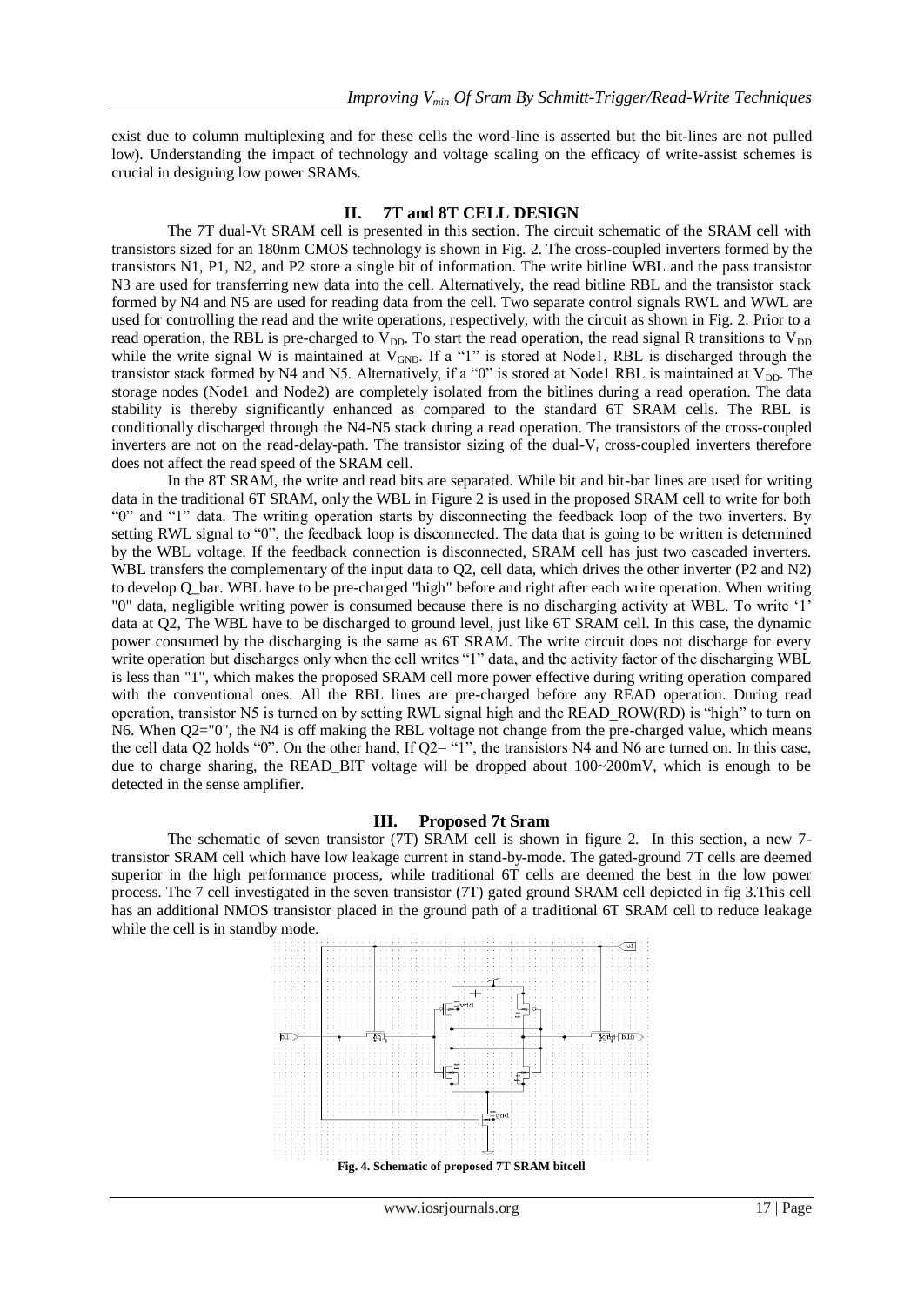

 In practice has shown that the cell retains its value during standby even in the absence of a ground rail. In this study, the bottom transistor's gate is connected to the WORD line. The bottom transistor is sized identically to the inverter NMOS transistor to match their current carrying capacity.

### *A. Write operation of 7T SRAM cell*

To write  $1$ <sup>n</sup> to the storage node Q, at first, BL and BLB are respectively charged and discharged, WL is set to low to turn P1 and P2 on. Next WL is maintained at a low voltage to keep N5 off is charged up to high –level by BLB through p3.when Q is charged sufficiently, set WL to high and turn P1 and P2 off. In contrast, to write "0" to the node, BL and BLB are discharged are charged respectively. There is no additional power consumption even if the write and read cycle come alternately, because there is no mismatch between the voltages level of bit lines in read cycle and that in write cycle.

### *B. Read operation of 7T SRAM cell*

Given that O stores "1", at first , WL is set to high to turn P1 and P2 off, next WL is maintained at a high voltage to keep N5 ON, BL is discharged through N3 and N5. Whereas BLB stay high because N4 insulates BLB from the GND. The storage nodes Q and QB completely decouple the datum from the BL during a read operation. In contrast when  $Q$  stores " $0$ " as long as turning P1 and P2 off, and turning N5 on, the BLB is discharged through N4 and N5.The read operation of the proposed SRAM cell is different from that of the 6T and 4T SRAM cells. In 7T SRAM cell, reading path is separated from writing path.



**Fig. 6. Waveforms of 7T bitcell in read and write operations**

 Reading datum does not interfere the storage nodes. Besides, the voltage of the storage node which stores "0" is closely maintained at the ground level during a read operation. Therefore, the 7T SRAM cell has higher endurance against external noise. Fig.6 shows the waveforms of 7T bitcell in read and write operations.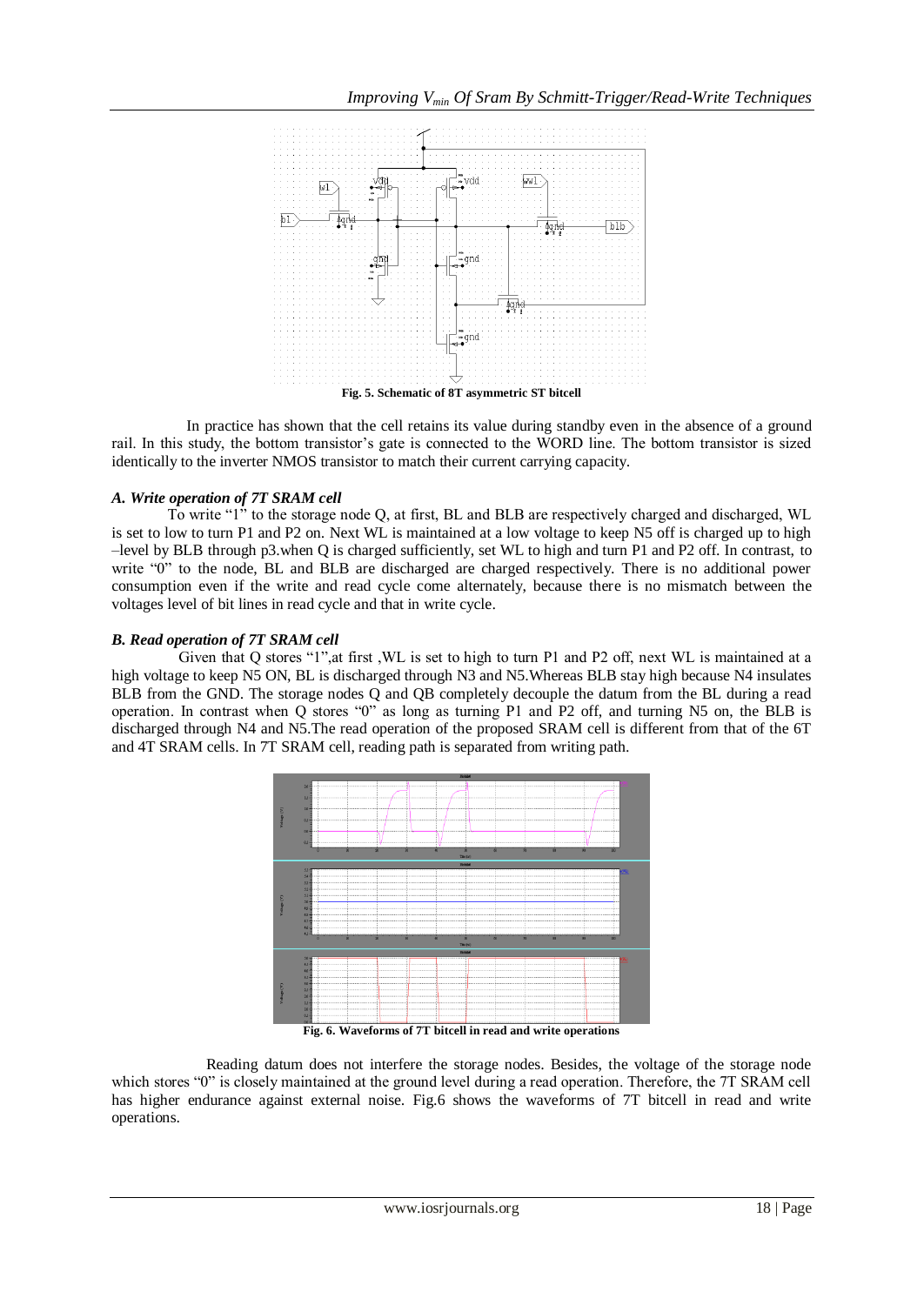# **IV. Proposed 8t Sram (8t St Cell)**

The proposed system is an 8T asymmetric Schmitt Trigger bitcell (Figure 5). This bitcell uses singleended reading and asymmetric inverters, similar to the asymmetric 5T bitcell into improve read margin. By using an asymmetrical design, the trip point of the ST inverter is increased, resulting in higher read stability. Because the 5T bitcell has only one access transistor, write assist methods must be used when trying to write a ‗1' into the bitcell. The advantage that this design has over the 5T bitcell is that it is written like a traditional 6T bitcell, which eliminates the need for write assist methods.



**Fig. 7. Waveforms of 8T asymmetric ST bitcell in read and write operations**

The WL is pulsed high during both a read and write, and the WWL is only pulsed high during a write. In simulation bitcell achieves 86% higher RSNM than the 6T cell and 19% higher RSNM than the 10T ST bitcell with no VT variation added. Fig.7 shows the waveforms of 8T asymmetric ST bitcell in read and write operations.

# **V. Circuit Simulation And Results**

 The simulation results is presented is obtain by T-Spice and process parameter for the 180nm, 120nm CMOS technology using tanner 13.0v. Compared the 7T and 8T with proposed method and measured the power. The measured average power is obtained in the Table I. The comparison is done by using stick diagram in Fig. 8.



**Fig. 8. Stick Diagram indicating the Average Power of proposed systems**

## **VI. Conclusion**

In this paper we presented 7T and 8T SRAM bitcell topologies are analyzed for achieving low voltage operation. In terms of power the read and write assist technique, significant improvement compared to proposed technique. The power of the  $V_{min}$  is reduced more than 45% and area is not overhead.